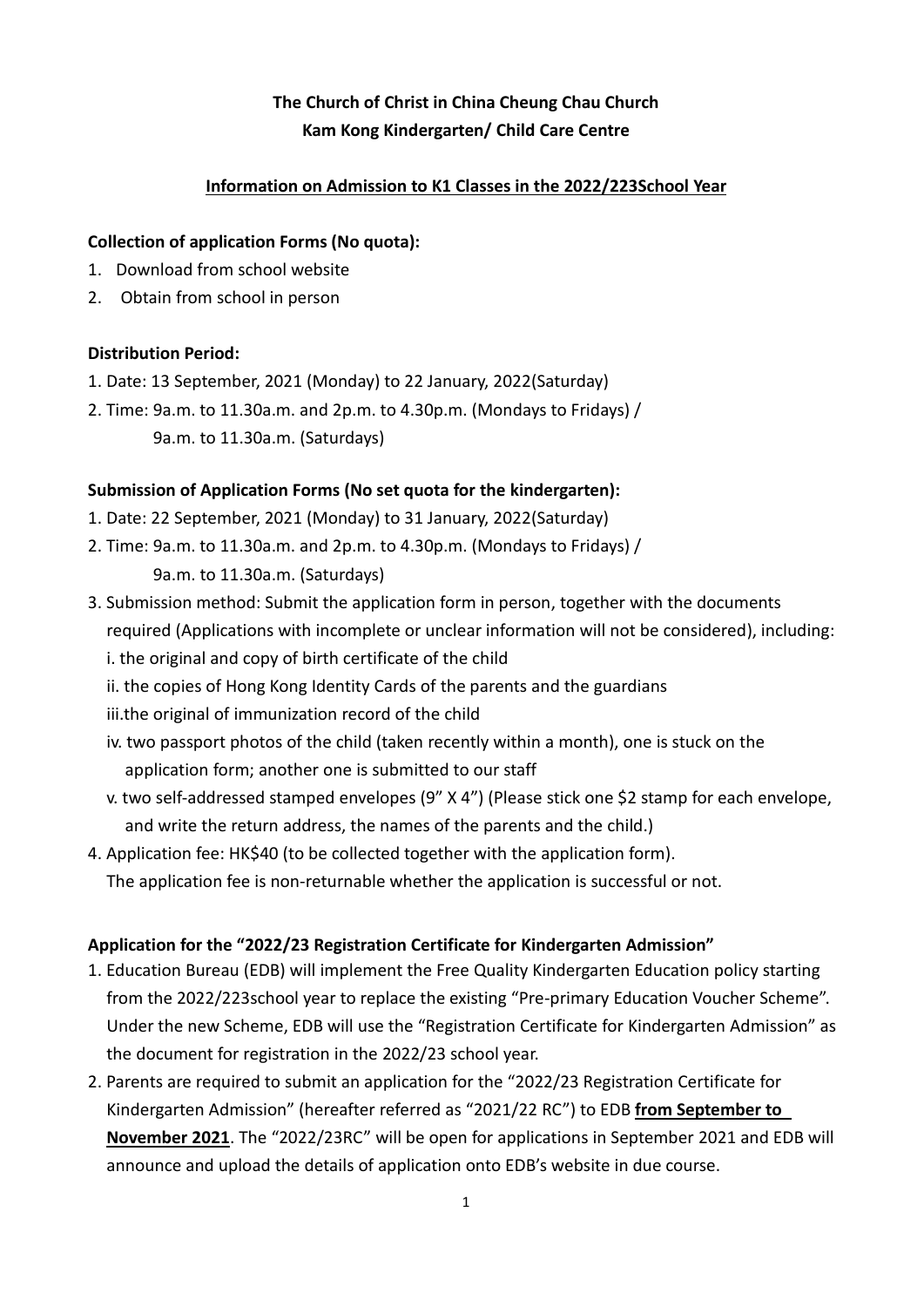### **Admission Criteria**

- 1. Interview performance
- 2. The applicant with sibling(s) currently studying in the kindergarten will be given due priority consideration

(As the number of school places is limited, please understand that not all applicants fulfilling the priority consideration will be guaranteed a school place.)

3. The applicant from families in need will be given due priority consideration when applying for whole day / long whole day classes

(As the number of school places is limited, please understand that not all applicants fulfilling the priority consideration will be guaranteed a school place.)

## **Interview Arrangements**

- 1. The kindergarten will arrange interview for all applicants
- 2. Interviews will be conducted on 6 November, 2021
- 3. Group and/or individual interviews will be arranged
- 4. Parents should accompany their child for the interview
- 5. Please contact us at 2981 2223 if interpretation / translation service if required

#### **Announcement of Admission Results**

We will inform parents of the K1 admission results before 26 November , 2021 by post.

#### **Registration Arrangements**

- 1. Successful applicants: Parents should complete the registration procedures for their child from 6 to 8 January, 2022 ("Centralised Registration Dates") by submitting the original of the "2022/23 RC" to the kindergarten and paying the registration fee.
- 2. Applicants on the waiting list: If there are still availabilities after the 1<sup>st</sup> round of registration, our staff will contact parents individually by phone. Parents should complete the registration procedures for their child according to the specified date set by the school. Parents are required to submit the original of the "2022/23 RC" to the kindergarten and pay the registration fee.
- 3. Please be reminded that if parents cannot submit the "2022/23 RC" during registration, the kindergarten may not be able to complete registration for their child. Hence, parents are required to submit application for the Registration Certificate to EDB within the specified period.
- 4. The registration fee for 2022/23 school year: HK\$900 for half-day students and HK\$1,500 wholeday students. If the child studies in our school, we will refund the registration fee in September. Should parents decide to change school after registration, please notify the kindergarten in writing. The kindergarten will return the "2022/23RC" but the registration fee will not be refunded. Upon obtaining the "2022/23RC", the kindergarten will no longer keep the school place for the child.

#### **Enquiry**